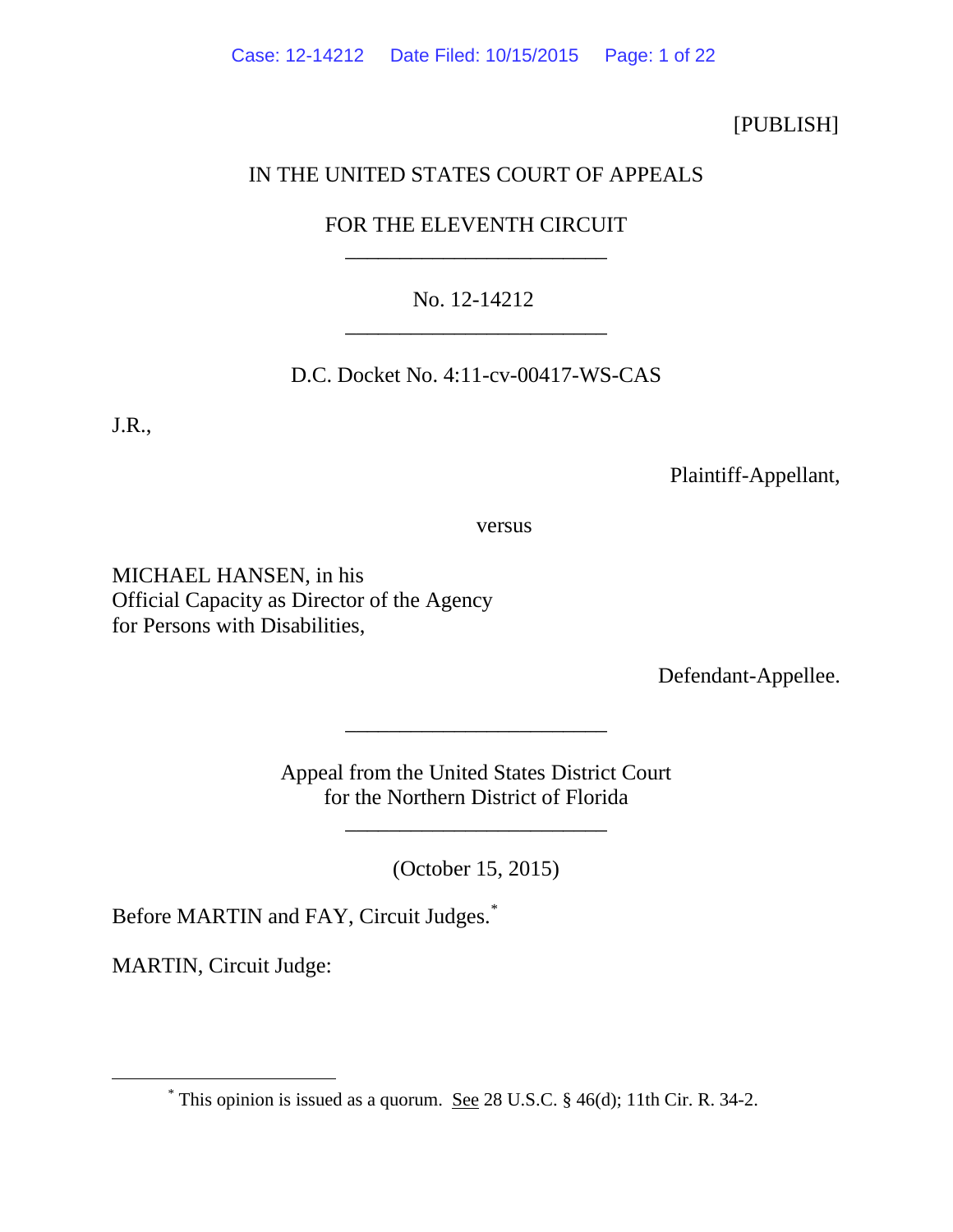Two years ago we certified questions to the Florida Supreme Court about that State's scheme for the involuntary commitment of the intellectually disabled. J.R. v. Hansen, 736 F.3d 959 (11th Cir. 2013) (J.R. I). Today we revisit this appeal with the benefit of that court's answers. See J.R. v. Palmer, So. 3d Summer, 2015 WL 2236760 (Fla. May 14, 2015) (*J.R. II*). We hold that the statutory scheme, as definitively interpreted by the Florida Supreme Court, is facially unconstitutional because it violates the Due Process Clause of the Fourteenth Amendment to the United States Constitution.

### **I. Background**

### **A. The Statutory Framework**

J.R. claims that Florida law denies due process because it permits the State to keep intellectually disabled people like him involuntarily committed indefinitely without periodic review. Florida's statutory framework for involuntarily committing the intellectually disabled is somewhat complicated, involving several interlocking provisions.

Chapter 393 of the Florida Statutes provides for the treatment of people with "developmental disabilities." Fla. Stat. § 393.062; J.R. II, 2015 WL 2236760, at \*4. The chapter gives the Agency for Persons with Disabilities (APD) authority to provide both voluntary and involuntary treatment. Fla. Stat. §§ 393.063(1), .065, .11; J.R. II, 2015 WL 2236760, at \*4. Section 393.11 governs the involuntary

2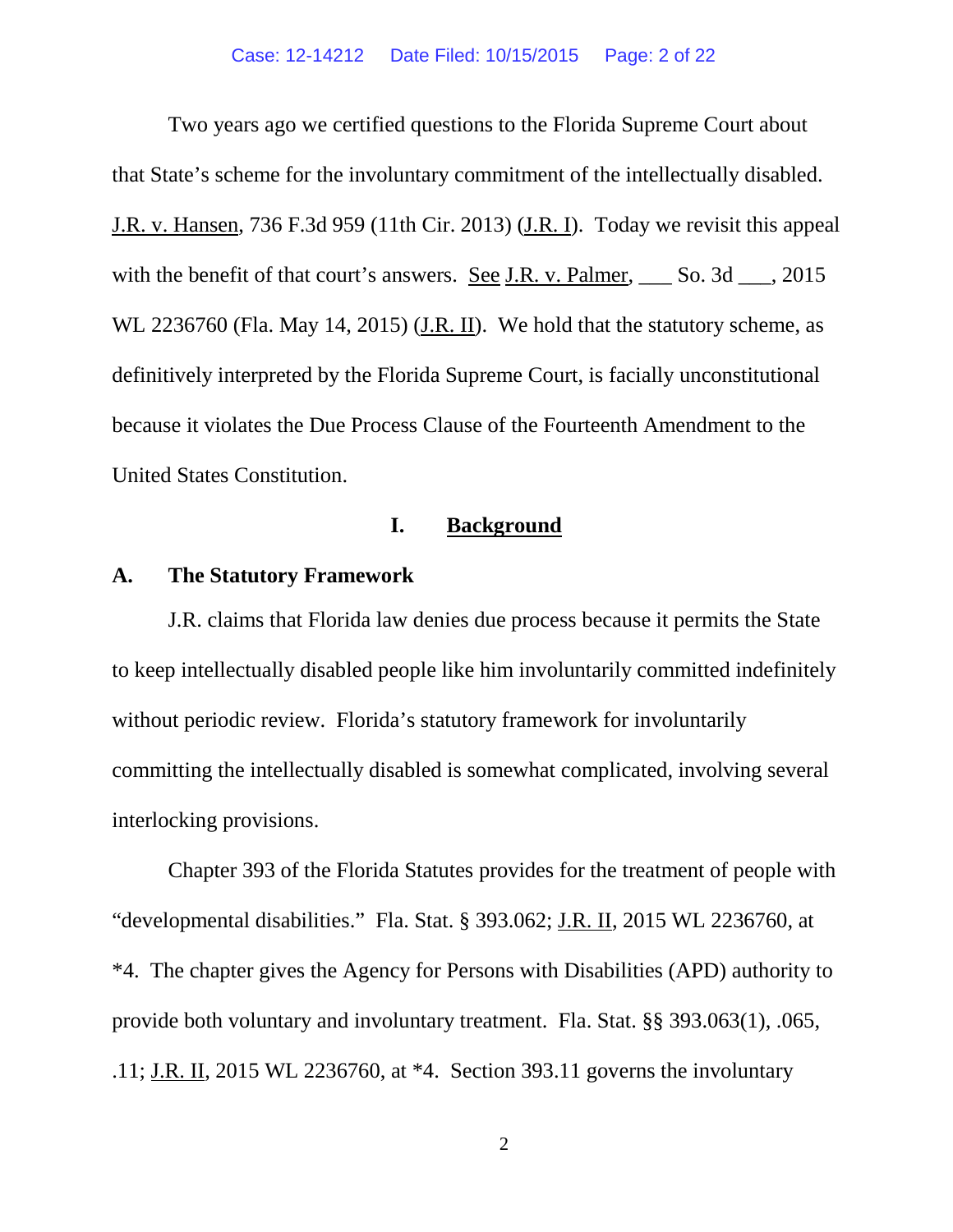admission of people who are intellectually disabled to non-secure residential

facilities.<sup>[1](#page-2-0)</sup> It provides:

If a person has an intellectual disability and requires involuntary admission to residential services provided by the agency, the circuit court of the county in which the person resides has jurisdiction to conduct a hearing and enter an order involuntarily admitting the person in order for the person to receive the care, treatment, habilitation, and rehabilitation that the person needs. $<sup>2</sup>$  $<sup>2</sup>$  $<sup>2</sup>$ </sup>

A state circuit court may involuntarily admit a person only if, after a hearing,

see § 393.11(7), it makes three findings relevant here: (1) the person is

intellectually disabled; (2) a residential setting is the least restrictive and most

appropriate way to meet the person's needs; and (3) the person is likely to injure

himself or others if not admitted,  $\S 393.11(8)(b)$  $\S 393.11(8)(b)$  $\S 393.11(8)(b)$ .<sup>3</sup>

<span id="page-2-0"></span><sup>&</sup>lt;sup>1</sup> "Residential facilities" "provid<sup>[e]</sup> room and board and personal care for persons who have developmental disabilities." Fla. Stat. § 393.063(28).

<span id="page-2-1"></span> $2$  Section 393.11 does not specify whether the residential facilities are "secure" or "nonsecure." But a separate statute not relevant here, Fla. Stat. § 916.303(3), contemplates placement in secure facilities under different admission standards. Compare id. (referring to "secure" facilities), with § 393.11 (mentioning neither "secure" nor "non-secure"). The parties and the District Court have assumed that § 393.11 concerns admission to non-secure facilities, so we do the same.

<span id="page-2-2"></span> $3$  This general description in text suffices for our purposes. For the inquisitive, the statute provides in full:

An order of involuntary admission to residential services may not be entered unless the court finds that:

<sup>1.</sup> The person is intellectually disabled or autistic;

<sup>2.</sup> Placement in a residential setting is the least restrictive and most appropriate alternative to meet the person's needs; and

<sup>3.</sup> Because of the person's degree of intellectual disability or autism, the person:

a. Lacks sufficient capacity to give express and informed consent to a voluntary application for services pursuant to [§] 393.065 and lacks basic survival and self-care skills to such a degree that close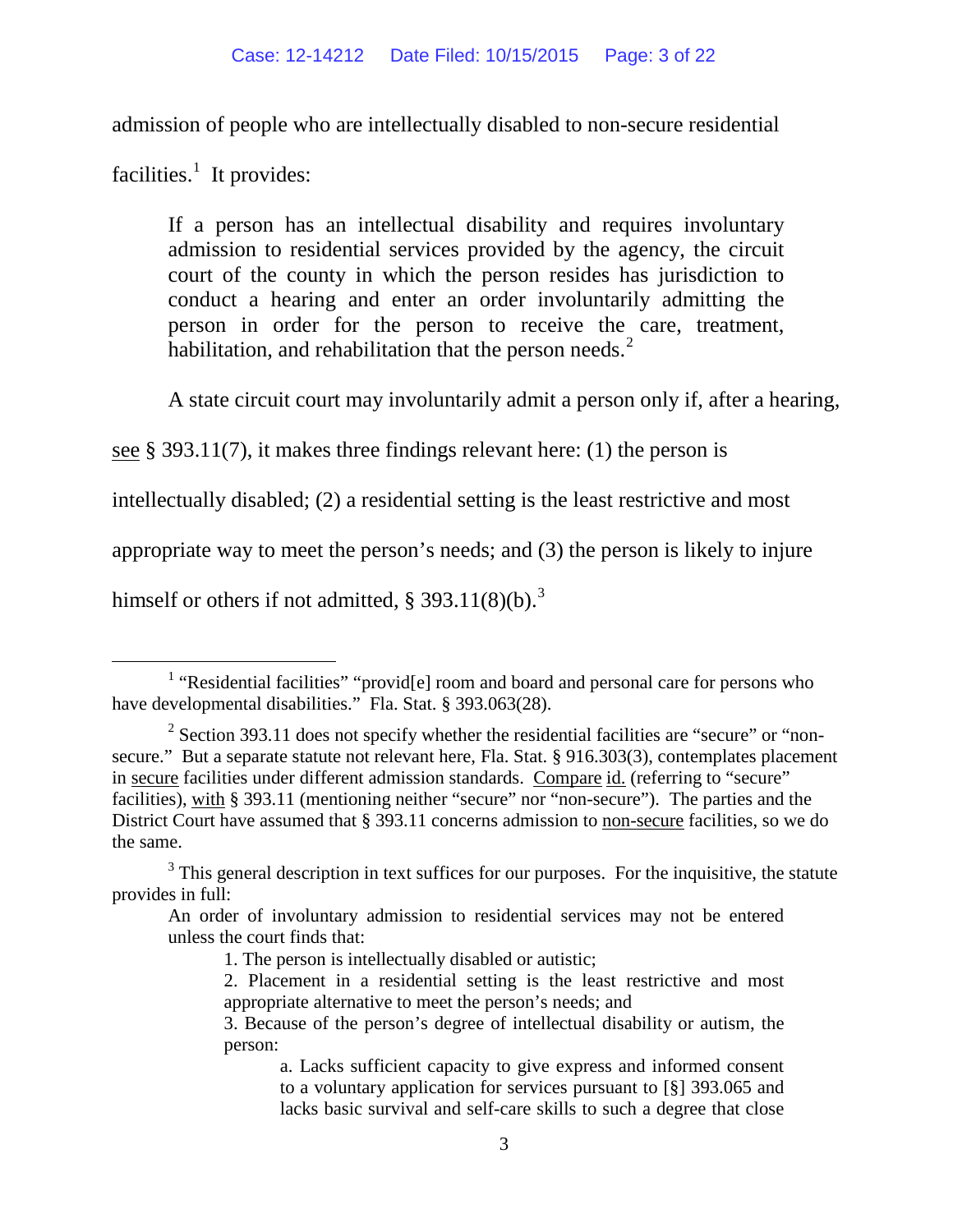Shortly after a person is admitted, the APD must give a "support plan" to the circuit court that ordered admission. § 393.11(8)(e). Section 393.0651, which governs support plans, says that "[t]he ultimate goal of each [support] plan, whenever possible, shall be to enable the client<sup>[[4\]](#page-3-0)</sup> to live a dignified life in the least restrictive setting, be that in the home or in the community." A support plan may call for the APD to place a client in a variety of settings, from very restrictive and costly to quite permissive and inexpensive (to the State, at least). § 393.0651(5) (listing six possible placements, ranging from a "[d]evelopmental disabilities center"<sup>[5](#page-3-1)</sup> to the "[c]lient's own home or the home of a family member or direct service provider"). The APD must initially develop a support plan in consultation with the client, his parent or guardian, or his appointed advocate. Id. It must then review and revise each client's support plan each year based on his progress in achieving the objectives of his earlier support plans. § 393.0651(7).

 $\overline{a}$ 

supervision and habilitation in a residential setting is necessary and, if not provided, would result in a real and present threat of substantial harm to the person's well-being; or b. Is likely to physically injure others if allowed to remain at liberty.

<span id="page-3-0"></span> $^{4}$  A person who is involuntarily admitted is called a "client." § 393.063(5); see also J.R. II, 2015 WL 2236760, at \*4.

<span id="page-3-1"></span> $5$  A "[d]evelopmental disabilities center" is a "state-owned and state-operated facility ... providing for the care, habilitation, and rehabilitation of clients with developmental disabilities." § 393.063(10)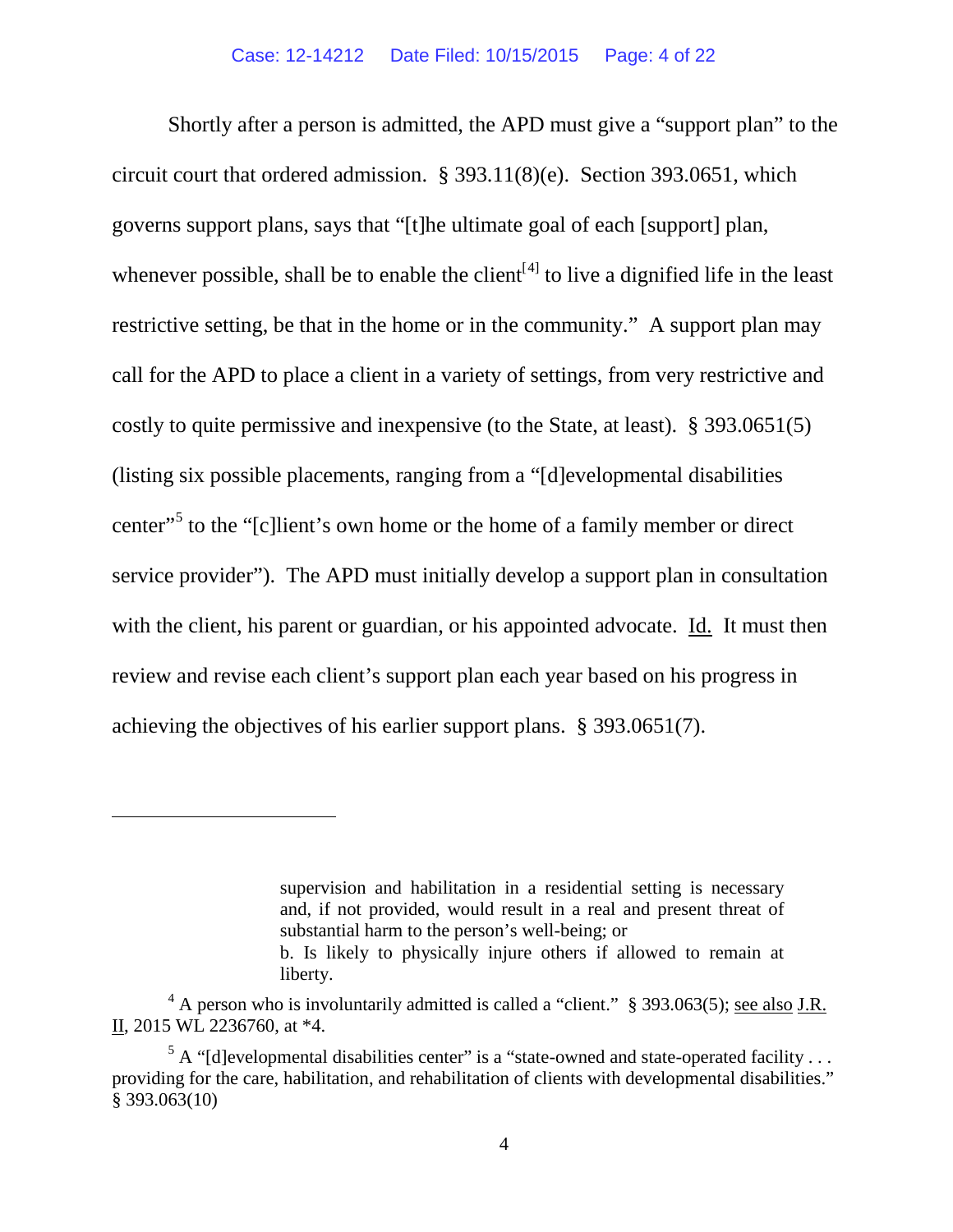#### Case: 12-14212 Date Filed: 10/15/2015 Page: 5 of 22

Importantly, the circuit court that first orders a person involuntarily admitted keeps jurisdiction over the admission order, and the admitted person "may not be released  $\ldots$  except by order of the court." § 393.11(11). And the court is never required to review a continuing involuntary admission. Compare Fla. Stat. § 916.303(3) (mandating that admissions to a secure facility, which are not at issue here, "must be reviewed by the court at least annually at a hearing"), with § 393.11 (containing no similar requirement); see also J.R. II, 2015 WL 2236760, at \*9.

A person who is involuntarily admitted under § 393.11 thus has little recourse to challenge the admission. If he disagrees with his support plan, he may challenge it in an administrative proceeding, § 393.0651(8), but the administrator cannot change or vacate the order of involuntary admission or order release. As we have said, only the circuit court can do that. § 393.11(11); see also J.R. II, 2015 WL 2236760, at \*9. The only avenue for relief from the order of admission is by way of habeas corpus: an involuntarily admitted person may challenge the admission order by filing a habeas corpus petition with the circuit court that signed the order in the first instance. § 393.11(13); J.R. II, 2015 WL 2236760, at \*8.

**B. J.R.**

J.R. is an intellectually disabled man with an IQ of 56. He functions as a seven-year-old. "Although J.R.'s [intellectual disability] will always exist, his potential for dangerousness . . . can change." In 2000 J.R. was charged with sexual

5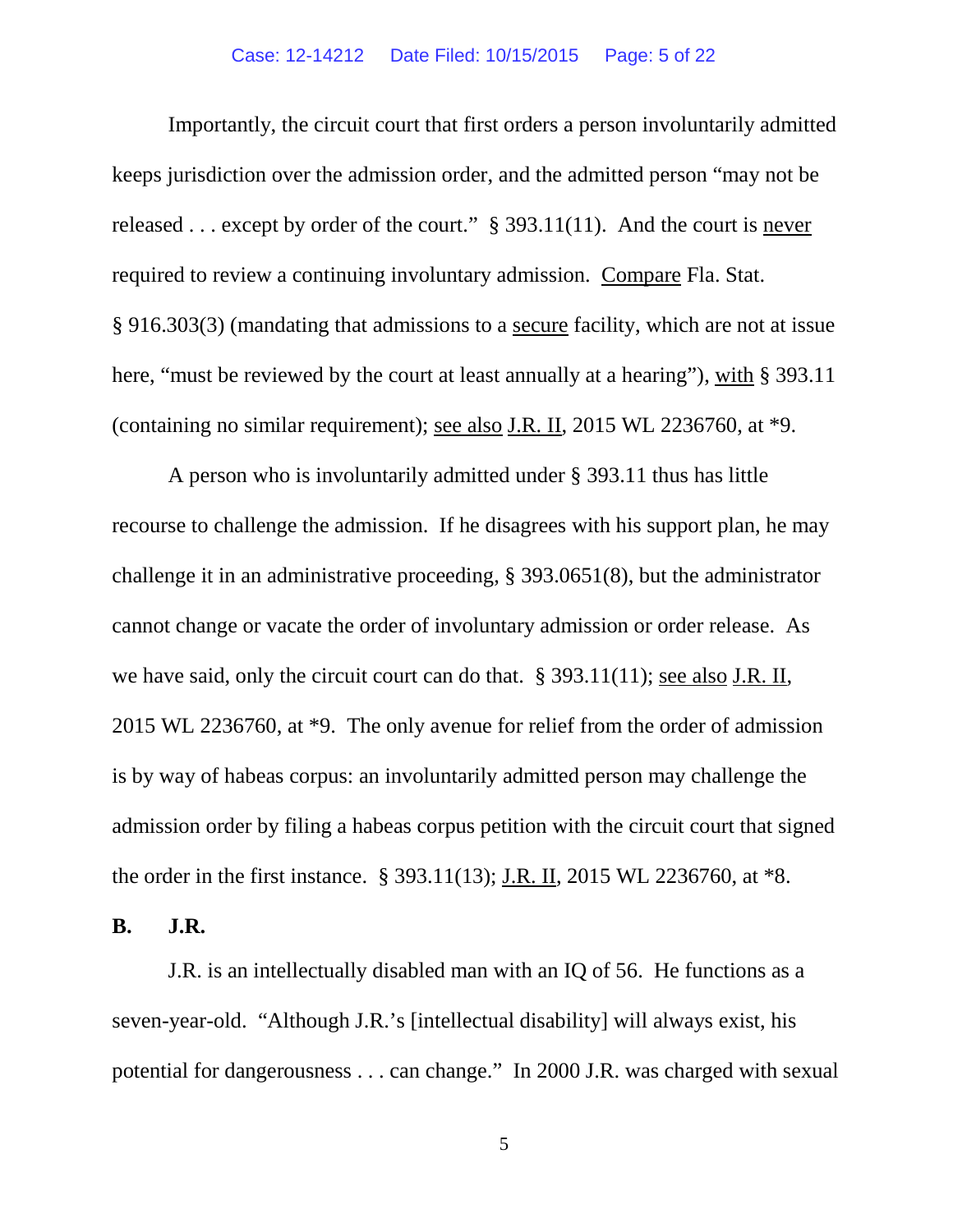battery in Lee County, Florida. The Lee County Circuit Court found J.R. incompetent to stand trial and involuntarily admitted him to the Department of Children and Family Services (the precursor to the APD, J.R. II, 2015 WL 2236760, at \*1 n.1). In 2004 J.R. was involuntarily admitted to non-secure residential services under § 393.11. The order involuntarily admitting J.R. contains no end date.

J.R. has lived in several different settings since his admission. While J.R.'s commitment is characterized by the statutory scheme as "non-secure," his liberty is substantially limited.<sup>[6](#page-5-0)</sup> As the District Court explained by way of example: "[i]f he were to 'elope,' the police would probably be called to return him" to his group home. Beyond that, J.R. "is subject to a daily curfew of 10 p.m."; he cannot drink alcohol; he had to "earn" the right to leave his group home, and when he does leave "he must always inform the . . . staff exactly where he is going, the purpose of his trip, and when he will return." If he does not comply with these requirements, "he may lose his right to freedom of movement." While the precise

<span id="page-5-0"></span> $6$  The APD insists that J.R. is merely "admitted," not "committed." It says that the "use of the term 'commitment' implies a more restrictive living setting than the community setting that J.R. has maintained." Quoting Black's Law Dictionary, the APD maintains that "commitment" necessarily implies confinement to a prison, mental hospital, or other institution. We are not so sure that involuntary "admission" to a residential group home does not fit within that definition. But even if it does not, this argument is semantic wrangling. The APD is trying to make a distinction between "commitment" and "admission," but even if a distinction exists it would make no difference to this appeal. Whether we call it "commitment" or "assignment" or something else altogether (perhaps "free rent"), the substance of the action is the same: the State exercises its sovereignty to force J.R. to live in a place he does not want to live, and prevents him from leaving. That is a curtailment of his liberty by any name.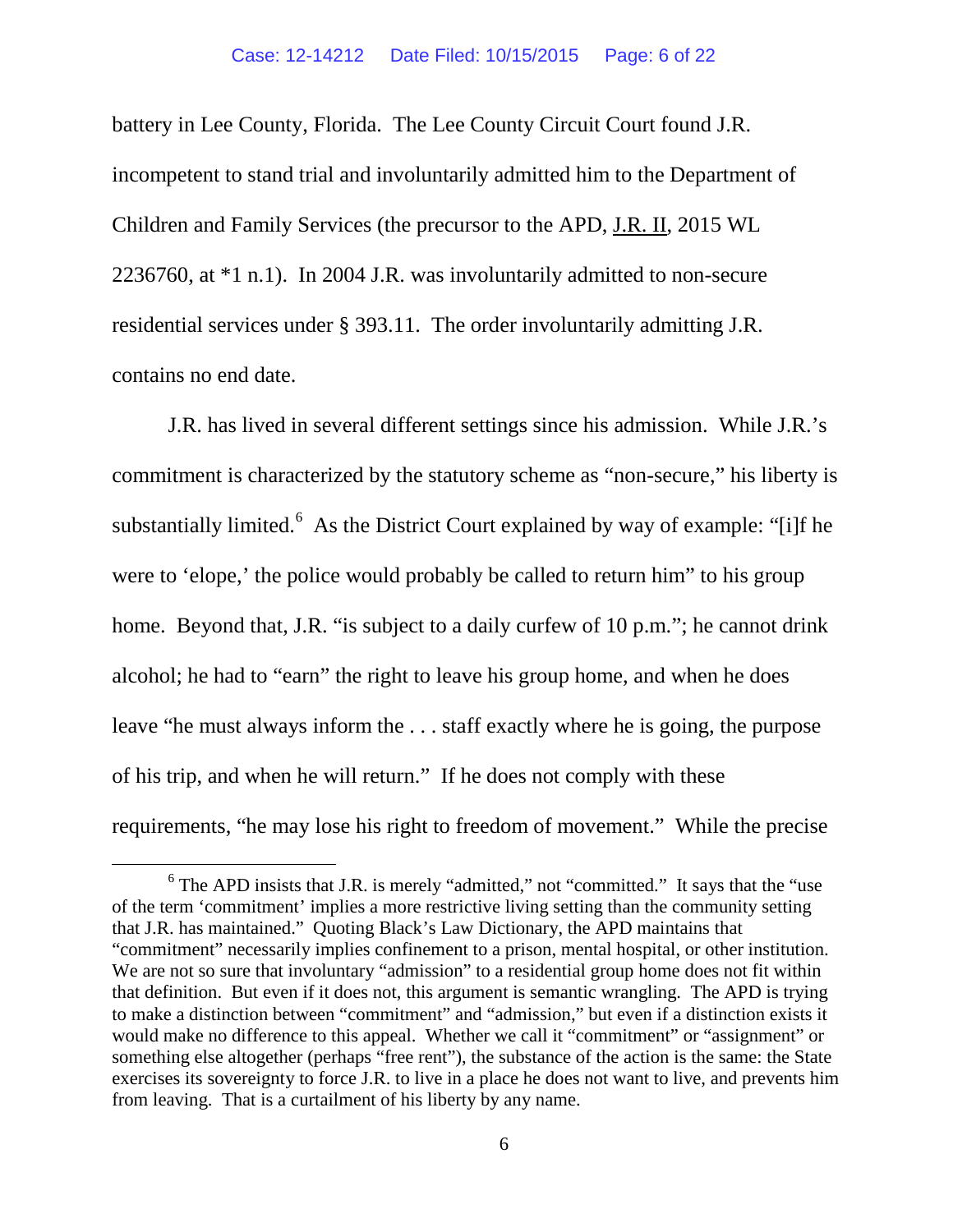restrictions on J.R.'s liberty have changed and may continue to change with the annual revision of his support plan, $<sup>7</sup>$  $<sup>7</sup>$  $<sup>7</sup>$  the circuit court has not held a hearing about</sup> J.R.'s commitment since 2005. Neither has J.R. filed a habeas petition seeking release.

### **C. Procedural History**

In 2011 J.R. filed suit under 42 U.S.C. § 1983 against Michael Hansen, the Director of the APD.<sup>[8](#page-6-1)</sup> He alleged that Florida's statutory scheme denies due process because it permits indefinite involuntary commitment without periodic review by a decision-maker with authority to order release.<sup>[9](#page-6-2)</sup>

On cross motions for summary judgment, the District Court held that the statutory scheme was constitutional. It rested its holding largely on its belief that § 393.11, properly interpreted, contains an implicit requirement that if a committed person no longer meets the admission criteria, the APD must petition the circuit court to order release. Because the scope of the APD's responsibilities under the statute was (and is) critical to the constitutional inquiry, and because making that

<span id="page-6-0"></span> $7$  For example, under J.R.'s most recent support plan, he was able to move to a new residence closer to his family. But there has been no release recommendation.

<span id="page-6-1"></span> $8$  After J.R. filed his notice of appeal, Mr. Hansen resigned as the Director of the APD; he was replaced by Barbara Palmer. At all relevant times the APD has defended J.R.'s suit. For that reason, we refer to the Defendant-Appellee as "the APD."

<span id="page-6-2"></span> $9$  J.R. does not argue that the initial admission process is unconstitutional. He objects only to ongoing commitment without periodic review.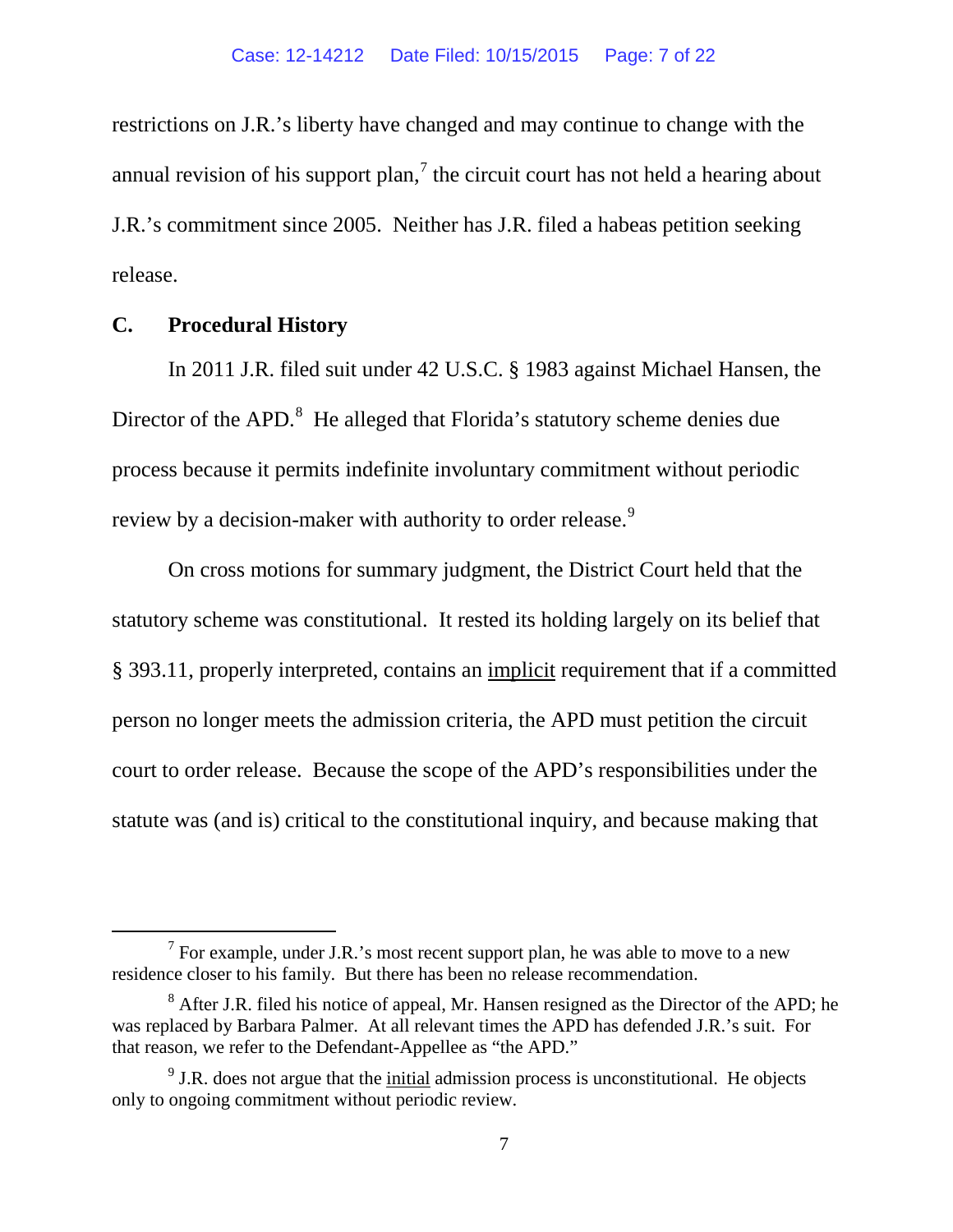determination was (and is) a question requiring interpretation of Florida law, we certified questions to the Florida Supreme Court. J.R. I, 736 F.3d at 974.<sup>[10](#page-7-0)</sup>

We now have that court's answer. It turns out that the District Court was mistaken. Florida law contains no requirement, explicit or implicit, that the APD review the continuing commitment of intellectually disabled persons. J.R. II, 2015 WL 2236760, at \*1. Neither does Florida law require that the APD petition the admitting circuit court to release a person who no longer meets the criteria for commitment. Id. Because the Florida Supreme Court "is unquestionably the ultimate expositor of [Florida] law," Riley v. Kennedy, 553 U.S. 406, 425, 128 S. Ct. 1970, 1985 (2008) (alteration adopted) (quotation omitted), we are bound by its conclusive interpretation of § 393.11.

### **II. Standard of Review**

"We review de novo the district court's rulings on the parties' cross motions for summary judgment." Owen v. I.C. Sys., Inc., 629 F.3d 1263, 1270 (11th Cir. 2011). A plaintiff challenging a law as facially unconstitutional "must establish that no set of circumstances exists under which the [law] would be valid." Horton v. City of St. Augustine, Fla., 272 F.3d 1318, 1329 (11th Cir. 2001) (quotation omitted).

<span id="page-7-0"></span> $10$  "When substantial doubt exists about the answer to a material state law question upon which the case turns, a federal court should certify that question to the state supreme court . . . to offer the state court the opportunity to explicate state law." Forgione v. Dennis Pirtle Agency, Inc., 93 F.3d 758, 761 (11th Cir. 1996) (per curiam).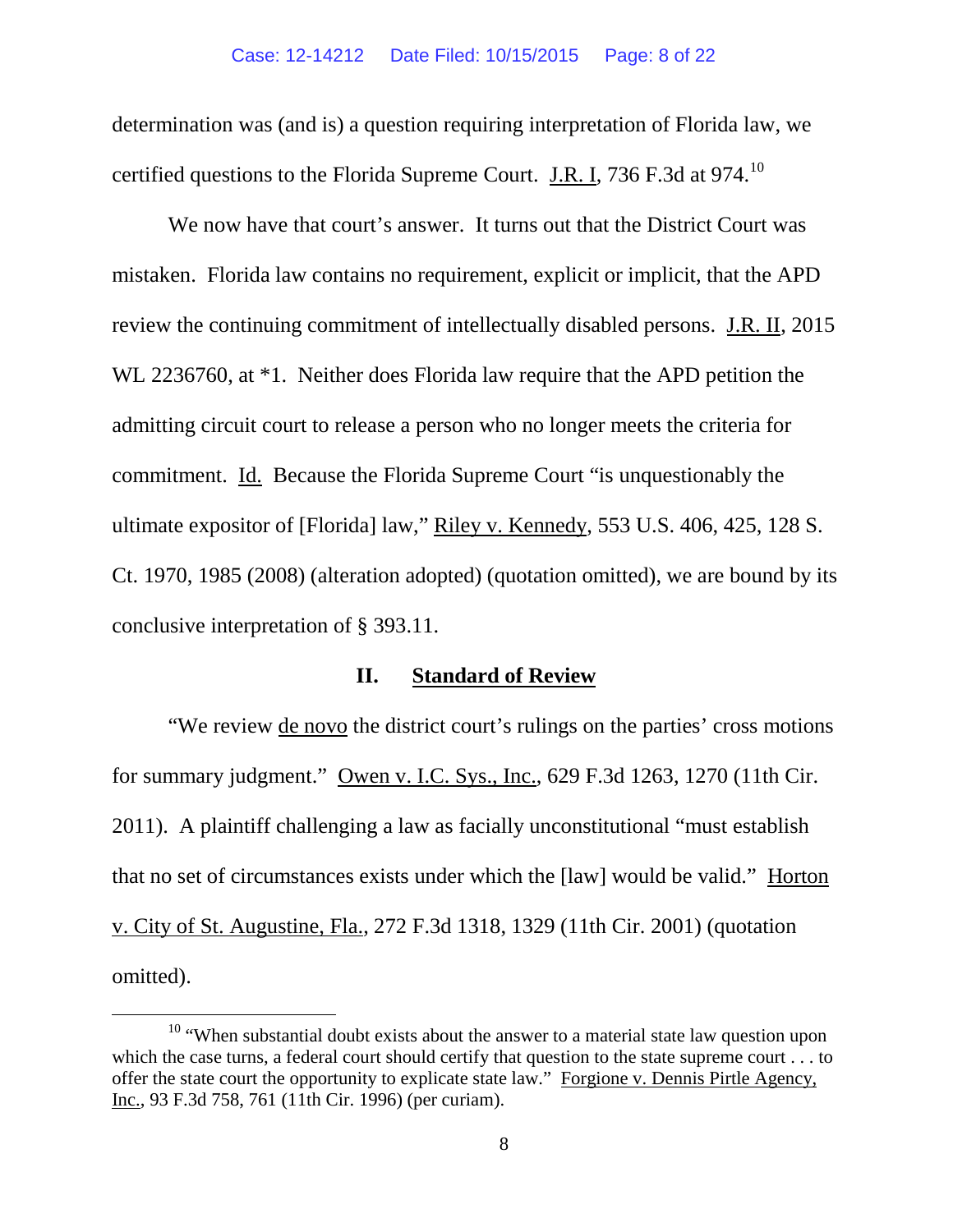#### **III. Discussion**

A state shall not "deprive any person of life, liberty, or property, without due process of law." U.S. Const. Amend. XIV, § 1. "The Due Process Clause provides two different kinds of constitutional protections: procedural due process and substantive due process." Maddox v. Stephens, 727 F.3d 1109, 1118 (11th Cir. 2013). Procedural due process is, as its name suggests, "a guarantee of fair procedure." Zinermon v. Burch, 494 U.S. 113, 125, 110 S. Ct. 975, 983 (1990). J.R. brings a procedural due process claim. See McKinney v. Pate, 20 F.3d 1550, 1555 (11th Cir. 1994) (en banc) (procedural due process claim may form the basis of a § 1983 suit). "[A] § 1983 claim alleging a denial of procedural due process requires proof of three elements: (1) a deprivation of a constitutionally-protected liberty or property interest; (2) state action; and (3) constitutionally[] inadequate process." Grayden v. Rhodes, 345 F.3d 1225, 1232 (11th Cir. 2003). The APD concedes that the first two elements of the procedural due process inquiry are met here. The question for us is whether § 393.11 provides constitutionally adequate process.

## **A. Constitutionally Adequate Process**

A state must release a person who is involuntarily committed if the grounds for his commitment cease to exist. See O'Connor v. Donaldson, 422 U.S. 563, 574–75, 95 S. Ct. 2486, 2493 (1975); cf. Jackson v. Indiana, 406 U.S. 715, 738, 92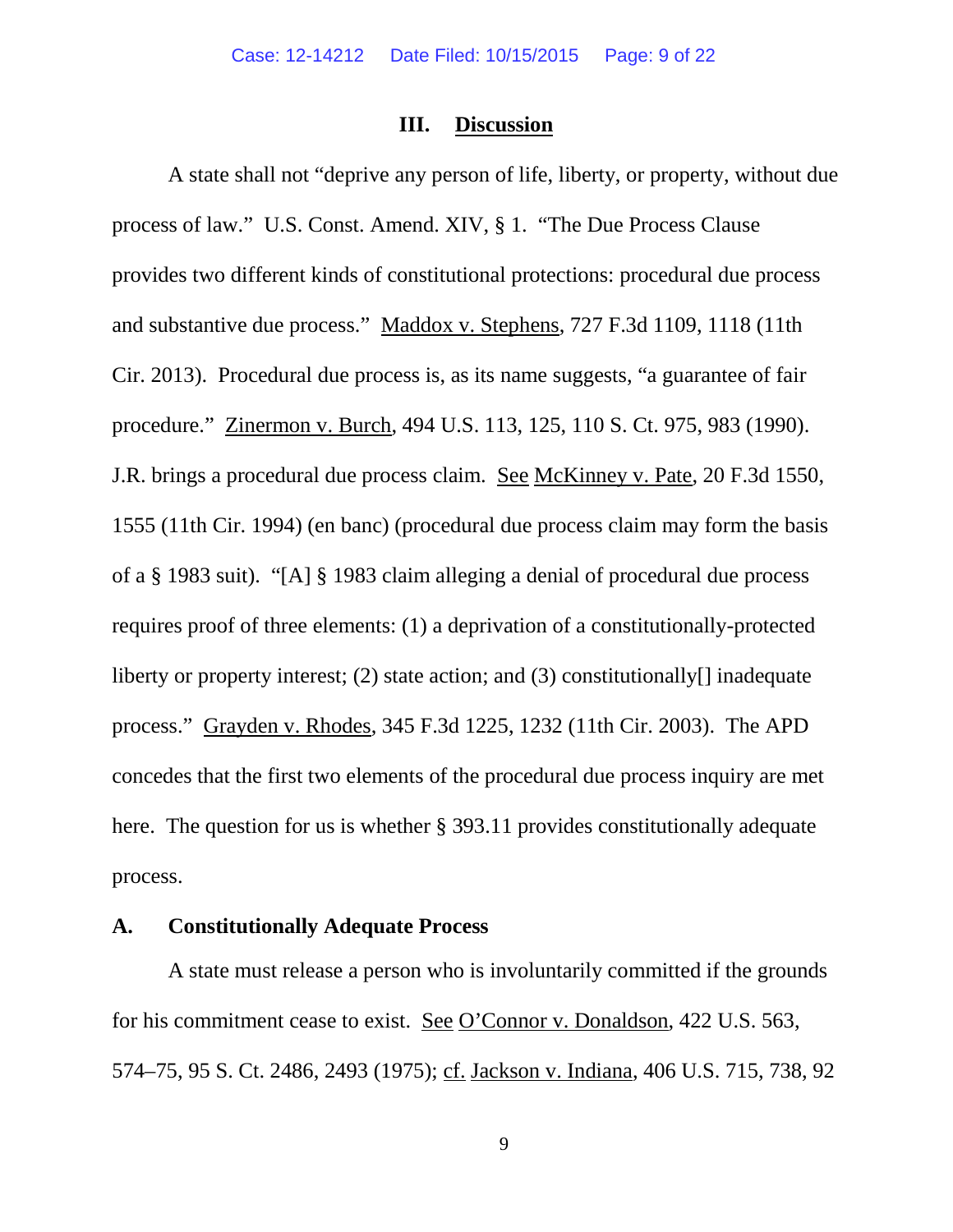S. Ct. 1845, 1858 (1972) ("[D]ue process requires that the nature and duration of commitment bear some reasonable relation to the purpose for which the individual is committed."). But that requirement—release the committed when they deserve to be let out—is toothless if a state does not periodically review whether the grounds for commitment are met. That is, a state could get around the timelyrelease requirement by simply refusing to ever consider the continued propriety of commitment. To effectuate that requirement, then, the state must undertake some form of periodic review. See Parham v. J.R., 442 U.S. 584, 607, 99 S. Ct. 2493, 2506 (1979).<sup>[11](#page-9-0)</sup>

But what form of review is constitutionally adequate? To answer that question, courts turn to the balancing test from Mathews v. Eldridge, 424 U.S. 319, 96 S. Ct. 893 (1976), which requires consideration of several factors:

First, the private interest that will be affected by the official action; second, the risk of an erroneous deprivation of such interest through the procedures used, and the probative value, if any, of additional or substitute procedural safeguards; and finally, the Government's interest, including the function involved and the fiscal and administrative burdens that the additional or substitute procedural requirement would entail.

<span id="page-9-0"></span><sup>&</sup>lt;sup>11</sup> Accord, e.g., Doe v. Austin, 848 F.2d 1386, 1396 (6th Cir. 1988) (explaining that "due process requires that some periodic review take place during" a continued involuntary commitment); Clark v. Cohen, 794 F.2d 79, 86 (3d Cir. 1986) (explaining that a plaintiff "was entitled to periodic review of her commitment"); cf. Williams v. Wallis, 734 F.2d 1434, 1438 (11th Cir. 1984) (upholding a scheme that provided periodic review of continued commitment and remarking that "[t]he frequency of the evaluations also reduces the risk that the patient will be confined any longer than necessary"); Hickey v. Morris, 722 F.2d 543, 549 (9th Cir. 1983) (holding that a statute adequately protected a plaintiff's liberty because it required "regular review of his continued confinement").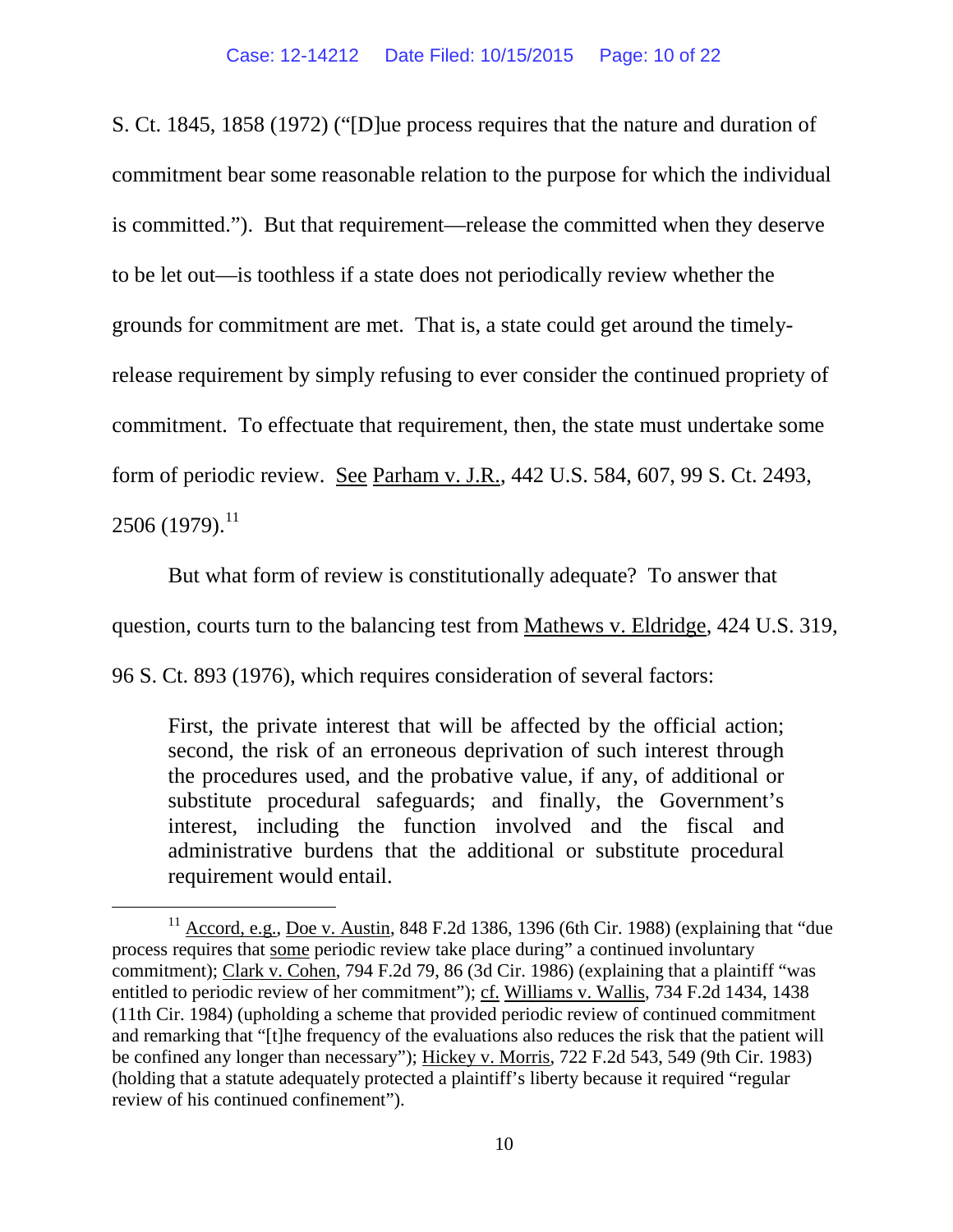### Id. at 335, 96 S. Ct. at 903.

The Mathews test is stated at a high level of generality. It does not provide much guidance for this (or any) specific context. And constitutionally adequate process, the Supreme Court has said, is a flexible concept that "cannot be divorced from the nature of the ultimate decision that is being made." Parham, 442 U.S. at 608, 99 S. Ct. at 2507.

### **B. Supreme Court and Eleventh Circuit Precedent**

So we are grateful to have two cases, one from the Supreme Court and one from a panel of this Court, which are especially instructive in helping us consider what process is constitutionally adequate after involuntary civil commitment: Parham v. J.R. (no relation) and Williams v. Wallis.

In Parham, the Supreme Court considered constitutionally adequate process before and after the voluntary commitment of children to state hospitals by their parents. 442 U.S. at 587, 99 S. Ct. at 2496. A plaintiff class of committed children challenged Georgia's scheme, arguing that they had a right to notice and a hearing before commitment. Id. at 587–88 & n.2, 99 S. Ct. at 2496–97 & n.2. Though the Supreme Court upheld Georgia's practice, it wrote this:

We conclude that the risk of error inherent in the parental decision to have a child institutionalized . . . is sufficiently great that some kind of inquiry should be made by a "neutral factfinder" to determine [if] the statutory requirements for admission are satisfied. . . . It is necessary that the decisionmaker have the authority to refuse to admit any child who does not satisfy the medical standards for admission. Finally, it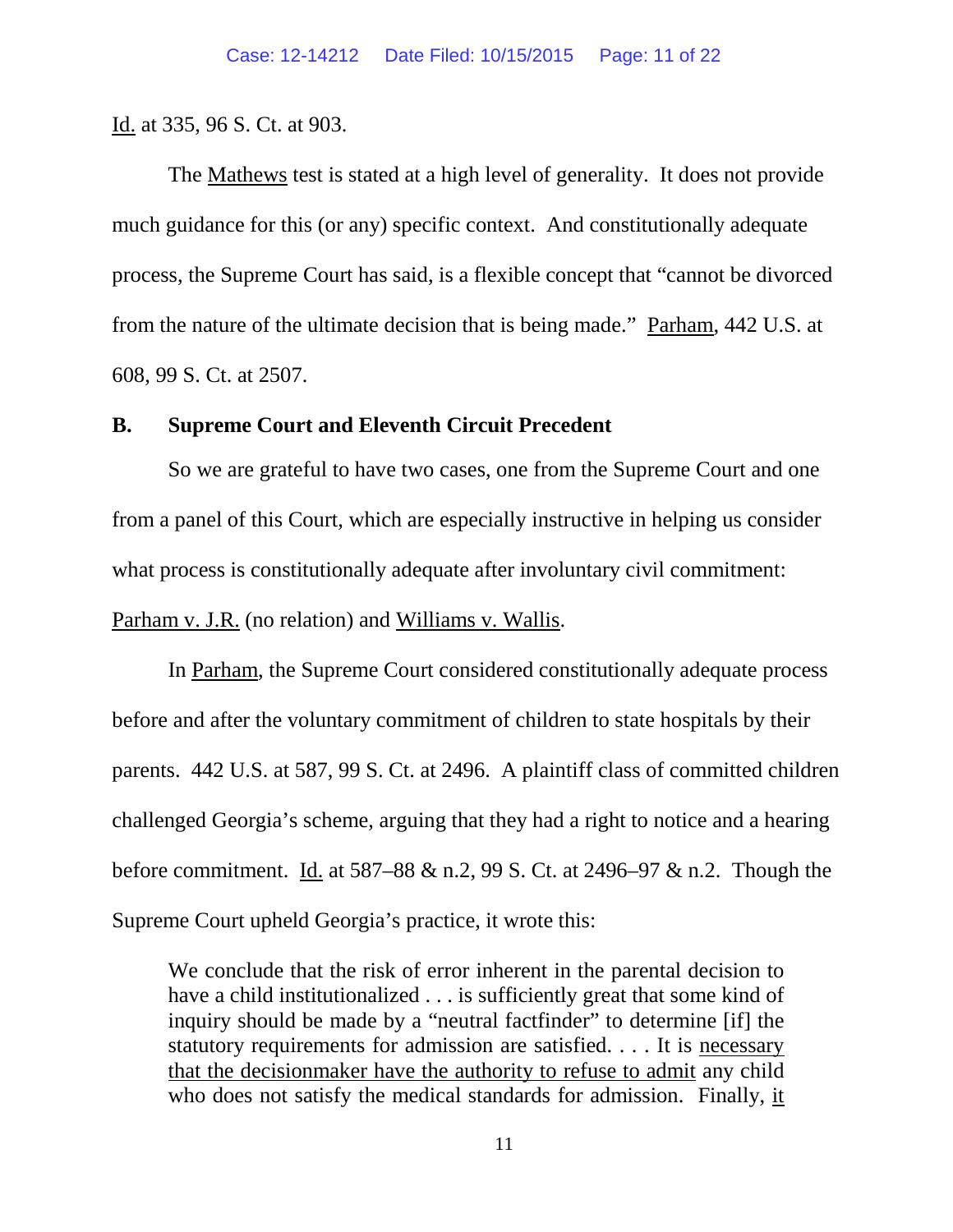is necessary that the child's continuing need for commitment be reviewed periodically by a similarly independent procedure.

Id. at 606–07, 99 S. Ct. at 2506 (emphasis added). Two things made the state scheme constitutionally adequate: review of an initial admission by a decisionmaker with authority to refuse admission, and, after admission, periodic review of the continuing need for commitment. $^{12}$  $^{12}$  $^{12}$ 

It is true that the plaintiffs in Parham focused on the initial deprivation of liberty caused by admitting children, rather than by keeping them committed, as here. But in its opinion the Supreme Court spoke several times about the requirements for continuing commitment. It explained that Georgia's law "charged [hospital superintendents] with an affirmative statutory duty to discharge any child who is no longer . . . in need of therapy," id. at 615, 99 S. Ct. at 2510, "[e]ven without a request for discharge," id. at 591, 99 S. Ct. at 2498. And the Court linked that ongoing affirmative duty to its conclusion that the initial deprivation of liberty was constitutional: "We have held that the periodic reviews described in the record reduce the risk of error in the initial admission and thus they are necessary." Id. at 617, 99 S. Ct. at 2511 (emphasis added); see also id. at

<span id="page-11-0"></span> $12$  Parham did not require a judicial or even administrative hearing. Because the question—whether the child meets the commitment criteria—was a medical one, the Court held that review by a "physician will suffice, so long as he or she is free to evaluate independently the child's mental and emotional condition and need for treatment." Id. at 607, 99 S. Ct. at 2507. The Court explained that the State had an interest in ensuring that its doctors spent their time treating patients, not preparing for court. Id. at 605–06, 99 S. Ct. at 2506; see also id. at 606, 99 S. Ct. at 2506 ("Behavioral experts in courtrooms and hearings are of little help to patients.").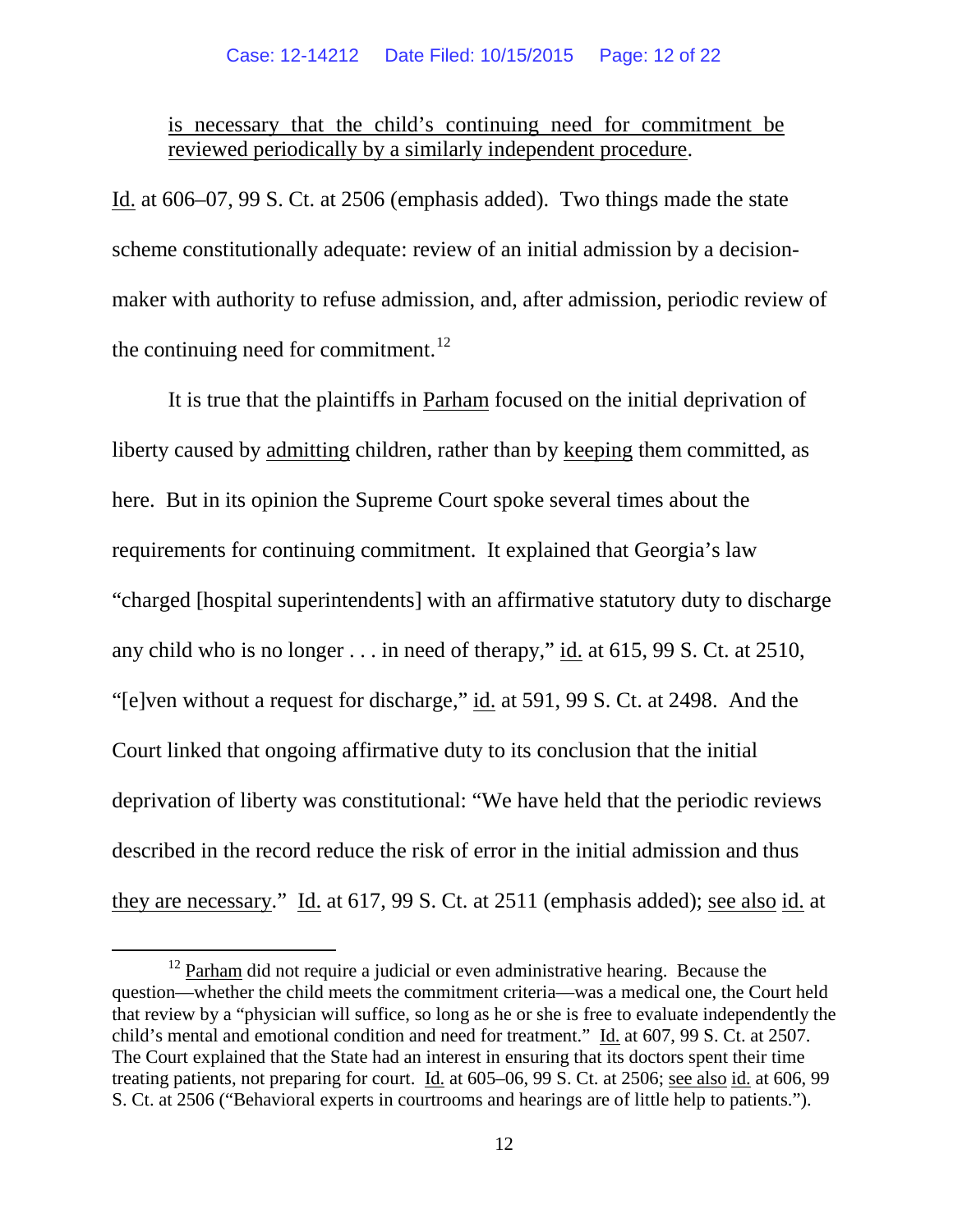607, 99 S. Ct. at 2506 ("It is necessary that the child's continuing need for commitment be reviewed periodically . . . ." (emphasis added)).

After Parham, in Williams v. Wallis, this Court addressed what process a state must give to people who have been involuntarily committed on a continuing basis. The plaintiffs in Williams challenged "Alabama's procedures for the release of patients committed to the State's mental health system after being found not guilty of a criminal offense by reason of insanity." 734 F.2d at 1436. Alabama assigned to each committed person a "treatment team" of medical professionals that would "devise[] an individualized treatment plan" with the stated goal of "transfer[ring] [the person] to a less restrictive environment and [securing his or her] eventual release." Id. The treatment team reviewed the person's progress every 60 to 90 days. Id. We described the process by which a committed person (an "acquittee") would be released:

The decision to release an acquittee is usually initiated by the treatment team. . . . After the team recommends release, an acquittee not classified as special can be released with the approval of the forensic unit director of the hospital to which he is committed. The proposed release of special patients<sup>[[13\]](#page-12-0)</sup> must be reviewed by the hospital's superintendent or his designee. The reviewing authority may communicate the proposed release to the committing court, the district attorney, the acquittee's family, and others, or may order further treatment for, or evaluation of, the acquittee. The hospital superintendent then makes the final decision whether to release the special patient.

<span id="page-12-0"></span><sup>&</sup>lt;sup>13</sup> "Special patients" were those who were "considered dangerous to themselves or others." See Williams, 734 F.2d at 1436.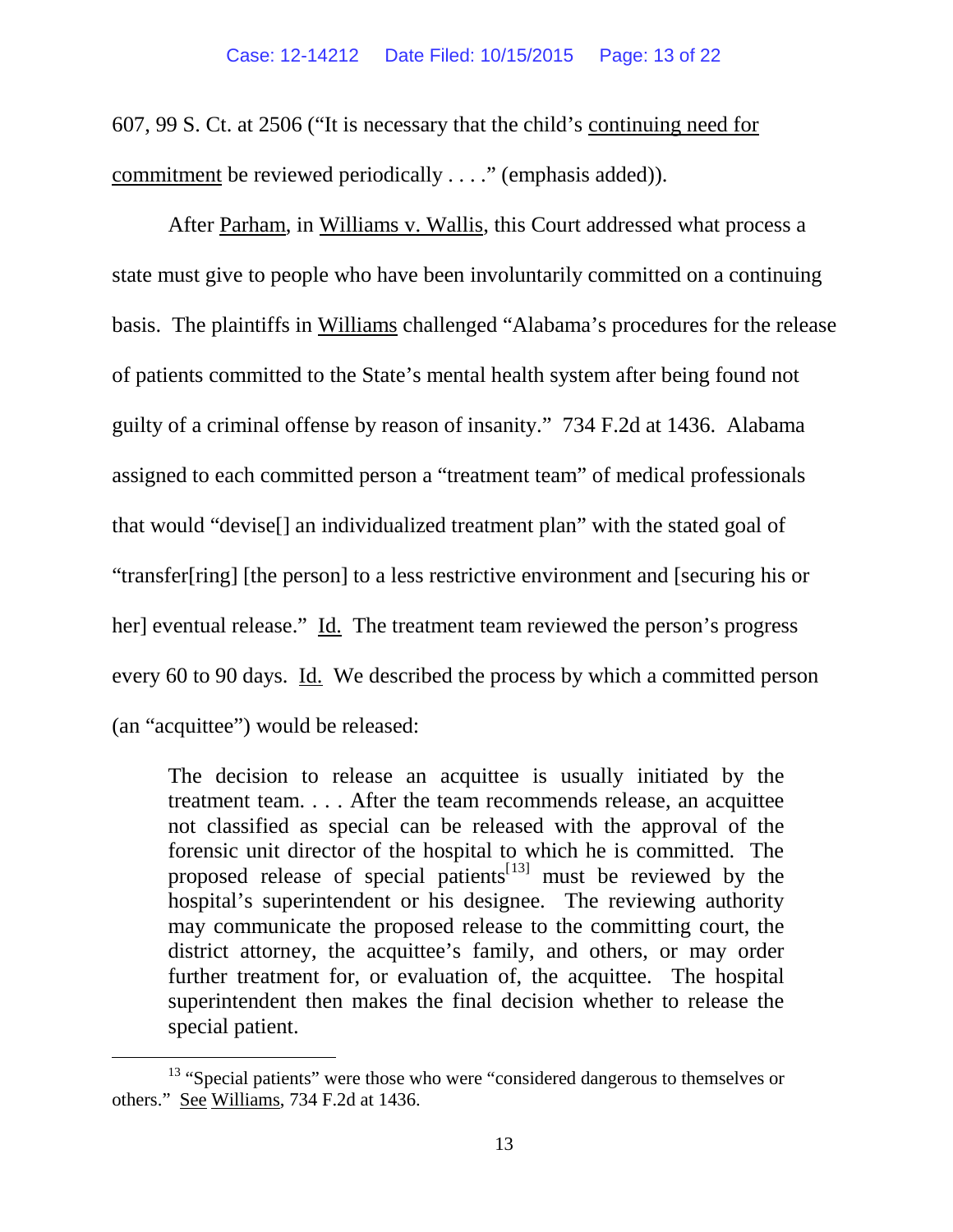Id.

The plaintiffs claimed that this release process was unconstitutional because it did not require an adversary proceeding in which the State bore the burden of proof. Id. at 1437. But, looking to Parham, we held that due process does not demand an adversary proceeding. See id. at 1438–39. We explained:

Hospitals and their medical professionals certainly have no bias against the patient or against release. Therefore, we can safely assume they are disinterested decision-makers. In fact, the mental health system's institutional goal—i.e., transfer to a less restrictive environment and eventual release—favors release. Other factors also favor release, including a perennial lack of space and financial resources, which militates against any motivation to unnecessarily prolong hospitalization, and including the medical professional's pride in his own treatment. The frequency of the evaluations also reduces the risk that the patient will be confined any longer than necessary.

Id. at 1438 (emphasis added).

We went on to explain that requiring an adversary proceeding "would have a natural tendency to undermine the beneficial institutional goal of finding the least restrictive environment including eventual release." Id. at 1439 (emphasis added). Finally, we observed that Alabama provided a habeas corpus remedy as a "secondary or backup procedure, a safeguard" that existed to "rectify any error that might have occurred during the initial nonadversary review." Id. at 1440.

From this precedent we have synthesized several guiding principles. At the outset, as we have explained, it is clear that the State must conduct some form of periodic review of continuing involuntary commitments. See Parham, 442 U.S. at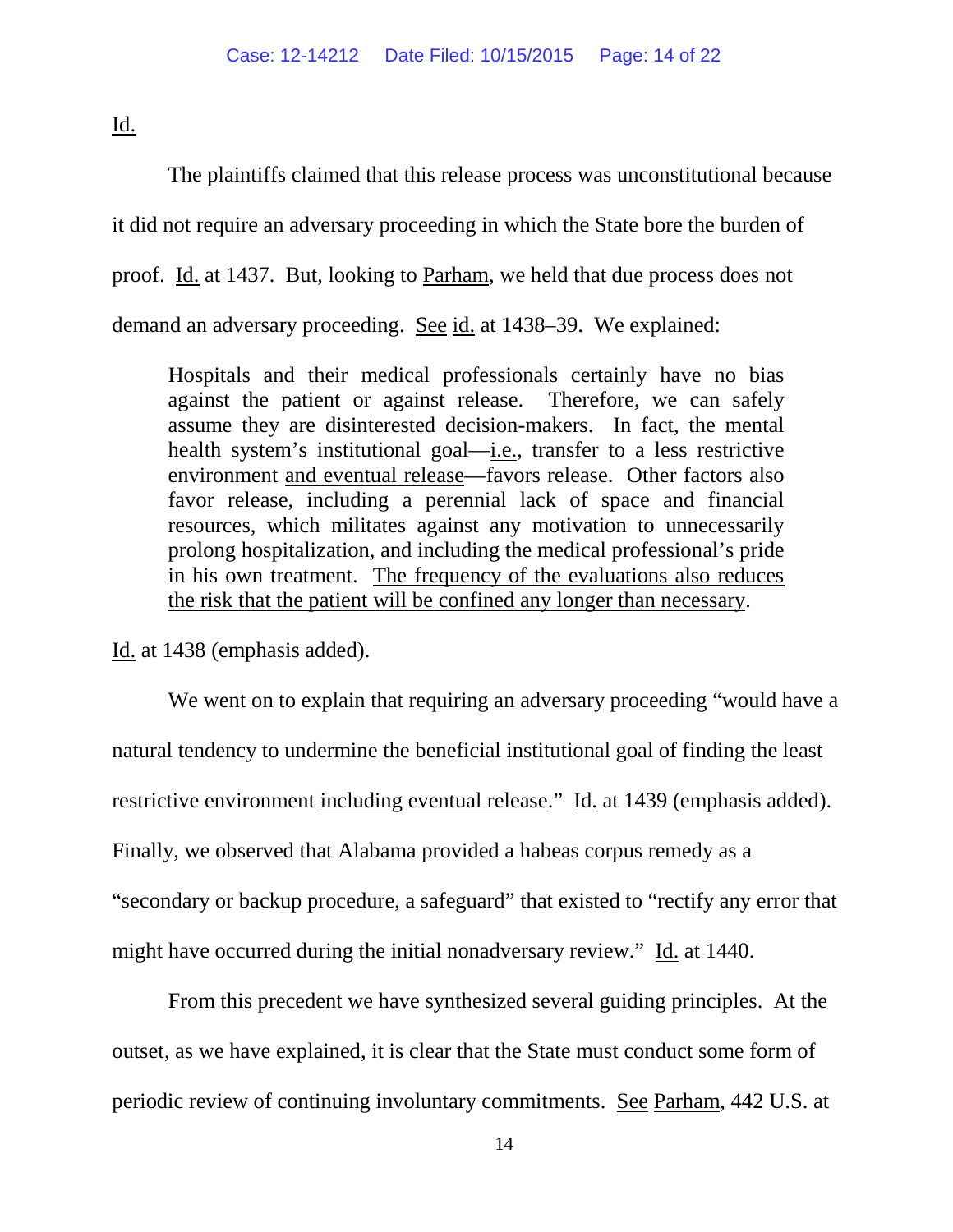607, 99 S. Ct. at 2506 ("[I]t is necessary that the child's continuing need for commitment be reviewed periodically by a[n] . . . independent procedure.").

Yet this still leaves the question we posed above: what type of periodic review is constitutionally adequate? It is clear that the review need not consist of an adversarial proceeding involving a judge or even an administrator. See Parham, 442 U.S. at 607–08, 99 S. Ct. at 2506–07; Williams, 734 F.2d at 1439; see also Austin, 848 F.2d at 1396 (holding that "due process requires that some periodic review take place" but not necessarily "a periodic judicial review"); Hickey, 722 F.2d at 549 ("Due process does not always require an adversarial hearing.").

But the cases impose two related restrictions on the form of review, at least where it is nonadversarial. First, the reviewer must be required to consider the propriety of ongoing commitment. See Parham, 442 U.S. at 615, 99 S. Ct. at 2510 (noting that the hospital superintendent "is charged with an affirmative statutory duty to discharge any child who is no longer mentally ill or in need of therapy"); Williams, 734 F.2d at 1439 (observing that periodic reviews seek to meet the "goal of finding the least restrictive environment including eventual release" (emphasis added)); see also Hickey, 722 F.2d at 549 (holding that adequate procedures included "regular review of [the plaintiff's] continued confinement"); cf. Austin, 848 F.2d at 1395–96 (explaining that periodic review must include whether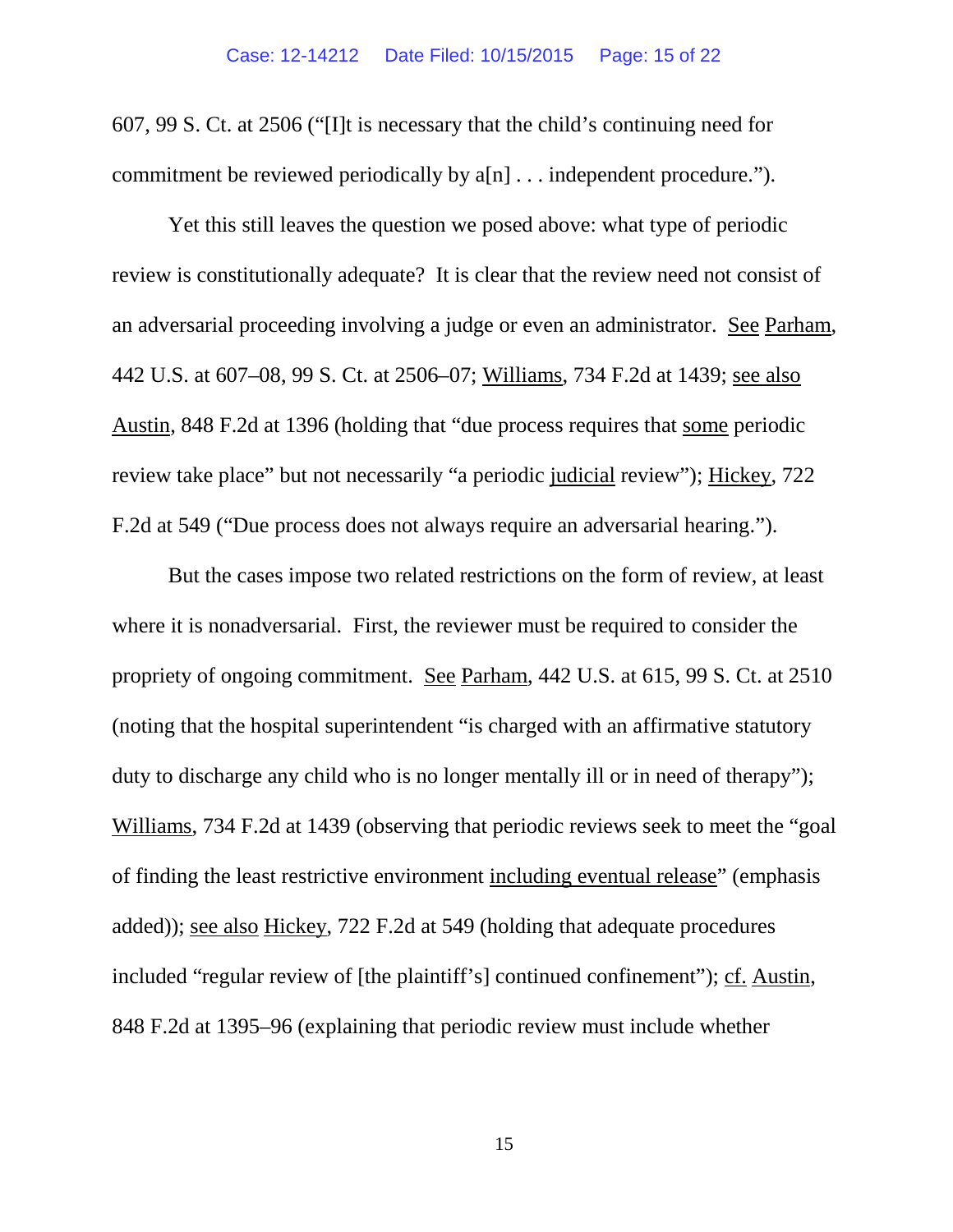commitment should continue); Clark, 794 F.2d at 86 (describing that the periodic reviews considered whether to release the plaintiff).

Second, the reviewer must be authorized to order release if the criteria for commitment are no longer met. See Parham, 442 U.S. at 607, 99 S. Ct. at 2506 ("It is necessary that the decisionmaker have the authority to refuse to admit any child who does not satisfy the medical standards for admission."); Williams, 734 F.2d at 1440 ("[T]he release decision is first addressed in the nonadversary proceedings described above, and the final release decision can be, and most often is, made <u>at this level by the hospital professionals</u>." (emphasis added)).<sup>[14](#page-15-0)</sup>

For instance, in Clark the Third Circuit considered a review scheme that violated this second restriction. There, medical professionals periodically reviewed the plaintiff's continued confinement and had "consistently recommended that [she] be released" for something like eight years. Clark, 794

<span id="page-15-0"></span> $14$  The APD argues that Williams does not stand for the proposition that the reviewer must be authorized to order release. It is true that in that case the "treatment team" was responsible for periodically reviewing continued involuntary commitment, but the treatment team could only "recommend[] release." Williams, 734 F.2d at 1436; see also id. ("The decision to release an acquittee is usually initiated by the treatment team." (emphasis added)). A hospital supervisor had to approve the treatment team's release recommendation before the person could actually be released. See id. (explaining that the treatment team's release recommendation for "special patients" was reviewed by "the hospital's superintendent or his designee," while the release recommendation for non-special patients was approved by "the forensic unit director of the hospital to which [the acquittee] [wa]s committed"). But it was the same group of medical professionals that reviewed the propriety of commitment and that, as a whole, had authority to order release. There was no requirement that the medical professionals petition a court to order release, or that some other entity without any say in the medical-review process approve release. The distance between the reviewer and the person with authority to release was vanishingly small in Williams: from medical professionals to their supervisors. Here the distance is vast: medical professionals must petition a state court to order release.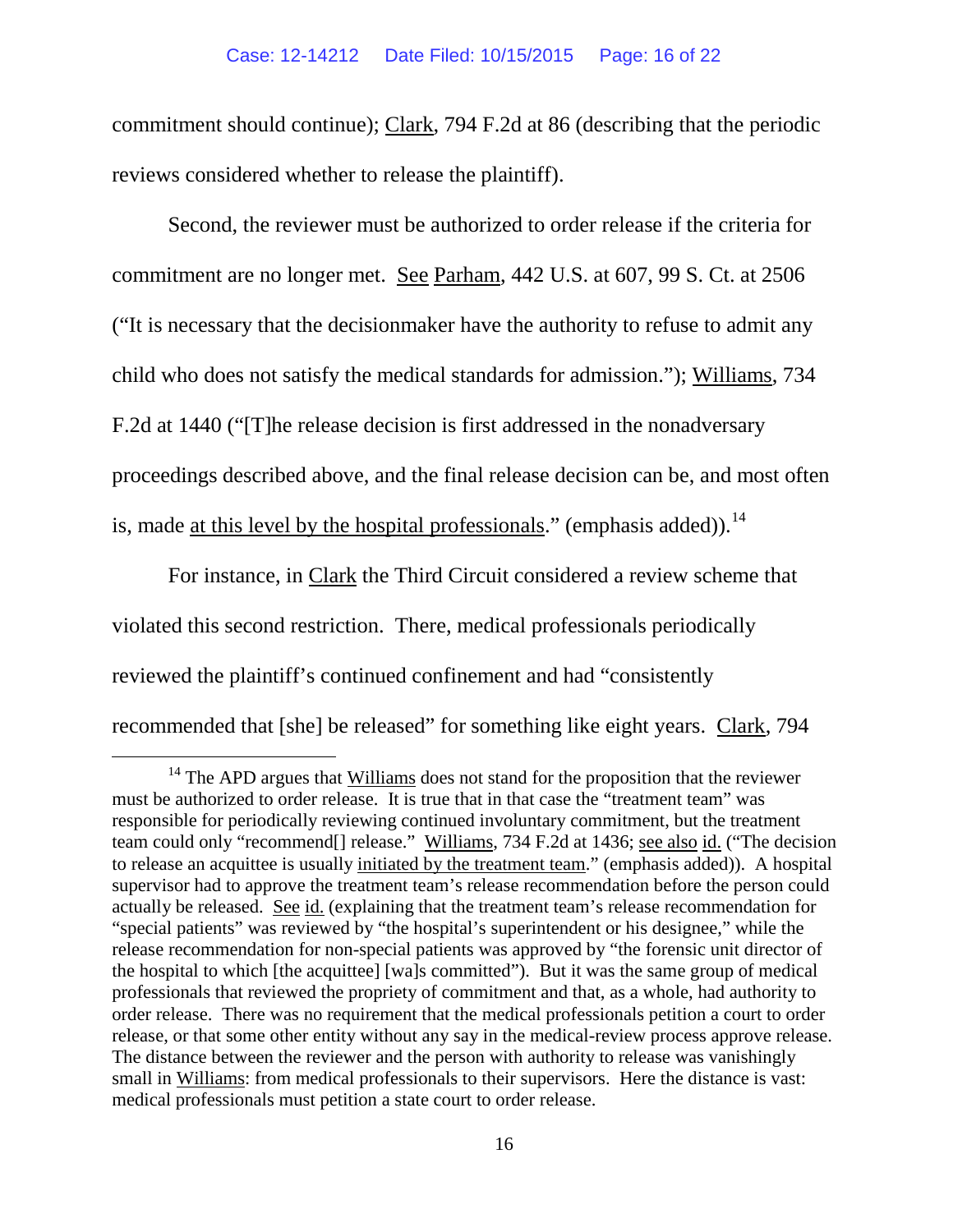#### Case: 12-14212 Date Filed: 10/15/2015 Page: 17 of 22

F.2d at 86. But she was not released because "the reviewers lacked the authority to implement their recommendations." Id. The Third Circuit found a violation of due process. Id. It explained that the review "required by the due process clause is not a moot court exercise. The [reviewers] must have the authority to afford relief." Id.; see also id. (finding a violation of procedural due process because "[o]ver the course of more than twenty-eight years [the plaintiff] was never afforded a hearing before any decisionmaker with authority to resolve her dispute").

Finally, the cases suggest that habeas corpus may serve as a backup to periodic, nonadversarial review. See Williams, 734 F.2d at 1440; see also Hickey, 722 F.2d at 549 (explaining that periodic, nonadversarial review is constitutional because a committed person can "receive judicial review under the court's discretionary power or may [petition for] habeas relief"). But no case has permitted habeas to be the primary review procedure. We assume this is because habeas is by its very nature not a periodic, state-initiated review, which, as we have just explained, is required. See Parham, 442 U.S. at 607, 99 S. Ct. at 2506.

### **C. Application**

With these guiding principles in mind, our task is to determine whether Florida's scheme provides constitutionally adequate process. We conclude that it does not. Section 393.11 is constitutionally infirm because it does not require periodic review of continued involuntary commitment by a decision-maker with

17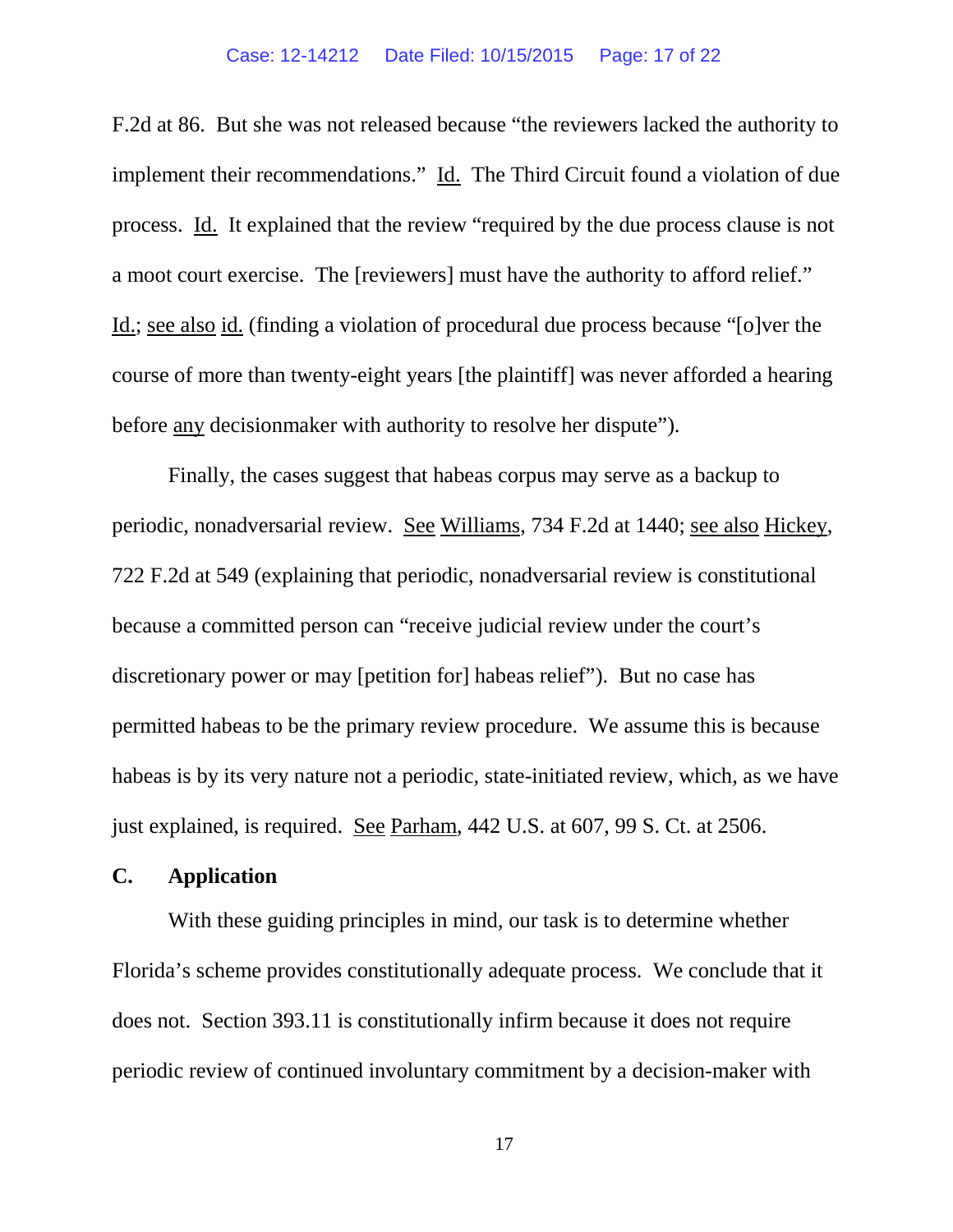the duty to consider and the authority to order release. Such a scheme runs afoul of Mathews, Parham, and Williams, and is unconstitutional on its face.

The APD offers several responses that it says undermine this conclusion, but none persuades us. First, at oral argument it insisted that § 393.11 contains "implied" review obligations. But as we now know, with the benefit of the Florida Supreme Court's answers to our certified questions, the APD is mistaken in this understanding. The supreme arbiter of Florida law has told us in no uncertain terms that the statutory scheme contains no such implied obligations. J.R. II, 2015 WL 2236760, at  $*8$  (holding that the APD "is not required under either section 393.0651 or section 393.11 . . . to petition the circuit court for a person's release from an involuntary admission order in cases where the [APD] determines that the circumstances that led to the initial admission order have changed").

Nevertheless, the APD argues that the support-plan review process provides the required periodic review. "Similar to the 'treatment teams' described in Williams," the APD says, "the client and the client's providers may use the support plan to recommend further review of a client's order of involuntary admission." (Emphasis added.) This may be true. But the fact that the State "may use" the annual support-plan review to "recommend" that the circuit court consider the propriety of continuing involuntary commitment is not enough. The Constitution demands that when a state exercises its power to involuntarily commit its citizens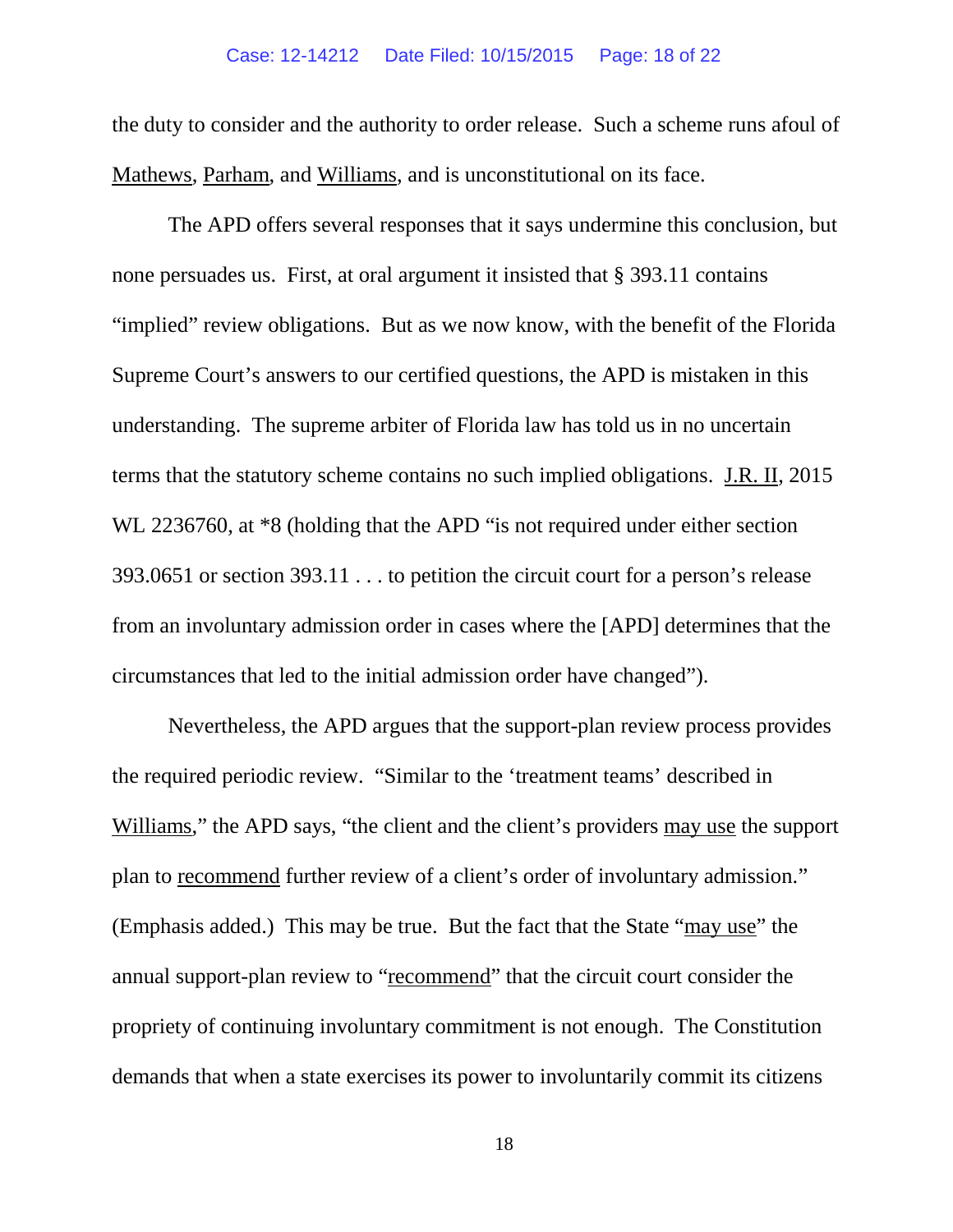on an ongoing basis, it must require, not merely permit, review of the propriety of their commitment.

Slightly differently, the APD says that the annual support-plan review does consider the propriety of ongoing commitment, because in making the support plan the APD must evaluate the "most appropriate, least restrictive, and most costbeneficial environment for accomplishment of the objectives for client progress." § 393.0651. And, the APD insists, the "most appropriate, least restrictive" environment may be no commitment at all. For that reason, it says, support-plan review necessarily considers whether to release a committed person.

We cannot agree, because the support-plan review process does not consider both admission criteria. To initially admit a person under § 393.11, a circuit court must find both (1) that "[p]lacement in a residential setting is the least restrictive and most appropriate alternative to meet the person's needs" and (2) that the person "lacks basic survival and self-care skills to such a degree that close supervision and habilitation in a residential setting is necessary and, if not provided, would result in a real and present threat of substantial harm to the person's well-being" or would leave the person "likely to physically injure others if allowed to remain at liberty." § 393.11(8)(b). But the support-plan review considers only the first half of that two-part equation. See § 303.0651 ("Each [support] plan must include the most appropriate, least restrictive, and most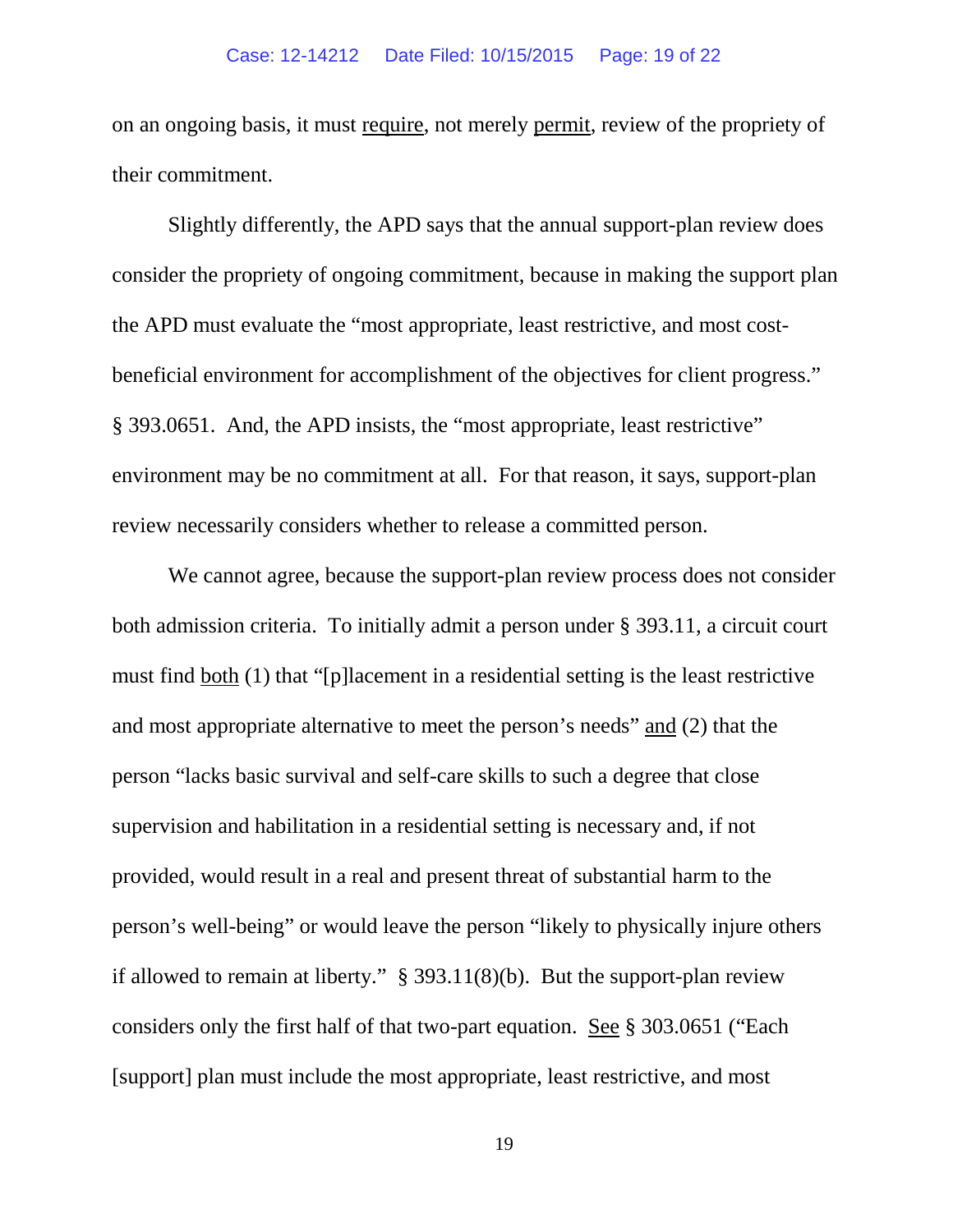cost-beneficial environment for accomplishment of the objectives for client progress  $\dots$  .").

There is no requirement that the support-plan review consider the second criterion: whether a person is dangerous to himself or others. So a committed person may cease to meet this second criterion but languish under continued commitment because the support plan does not address it. Take J.R. himself. We have no occasion to question whether he was dangerous at the time of his admission under § 393.11. The circuit court specifically found as much and that finding is not challenged here. But as we have already noted, J.R.'s "potential for dangerousness . . . can change." What happens if J.R. stops being dangerous? The APD is under no obligation to consider whether he is no longer dangerous and, if he is not, release him or even recommend release to the circuit court. In this way, Florida's scheme differs from those in Parham and Williams, where the stated purpose of the periodic reviews was to consider release. See Parham, 442 U.S. at 615, 99 S. Ct. at 2510 (noting "an affirmative statutory duty to discharge" when warranted); Williams, 734 F.2d at 1438 (describing "eventual release" as a central goal of periodic medical reviews).

In any event, we think Florida's scheme would be constitutionally suspect even if it did require the APD to periodically review whether a person is properly committed, for a simple reason: the APD does not have the authority to order

20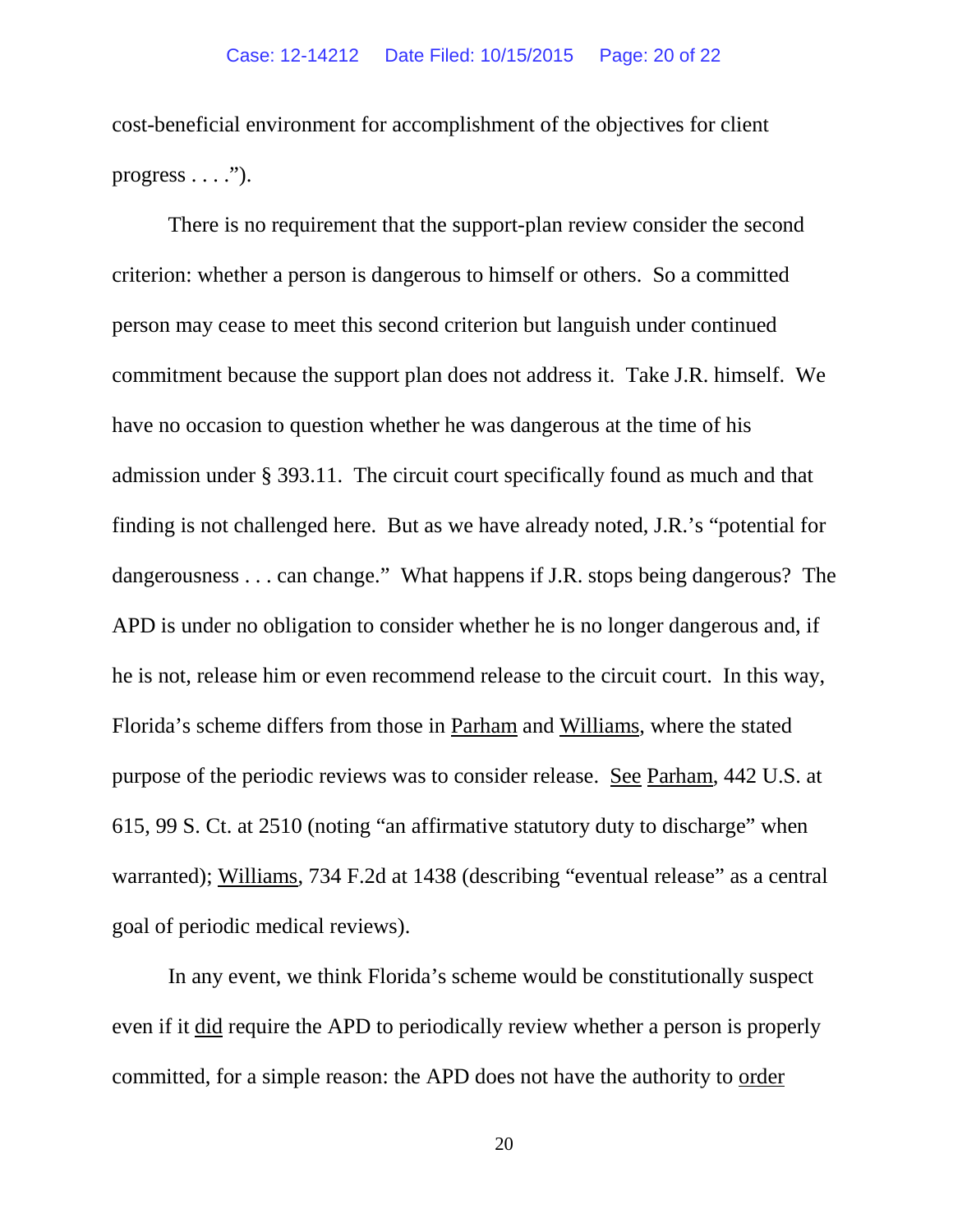release. Only the admitting circuit court has that power. Nothing authorizes the APD to order release if it deigned to review the propriety of a person's continued commitment (which it need not), even if that review indicated that the person no longer meets the commitment criteria. Neither, in such a circumstance, would the APD be required to ask the circuit court to consider release.

The APD finally argues that the availability of habeas corpus provides constitutionally adequate process. But Williams makes clear that habeas corpus is not adequate in and of itself. Habeas can be at most a backstop—a failsafe mechanism, not the sole process available. As we have already mentioned, this makes good sense because habeas review occurs only if a petitioner asks for it; it is in no way the type of periodic review that due process requires. See Williams, 734 F.2d at 1439; see also Austin, 848 F.2d at 1396 (holding that "due process requires that some periodic review take place"). And on a practical level, it seems fanciful to expect intellectually disabled persons to bring petitions for habeas corpus. We agree with one of our sister Circuits that

[n]o matter how elaborate and accurate the habeas corpus proceedings available under [state law] may be once undertaken, their protection is illusory when a large segment of the protected class [i.e., "gravely disabled" persons committed to mental institutions] cannot realistically be expected to set the proceedings into motion in the first place.